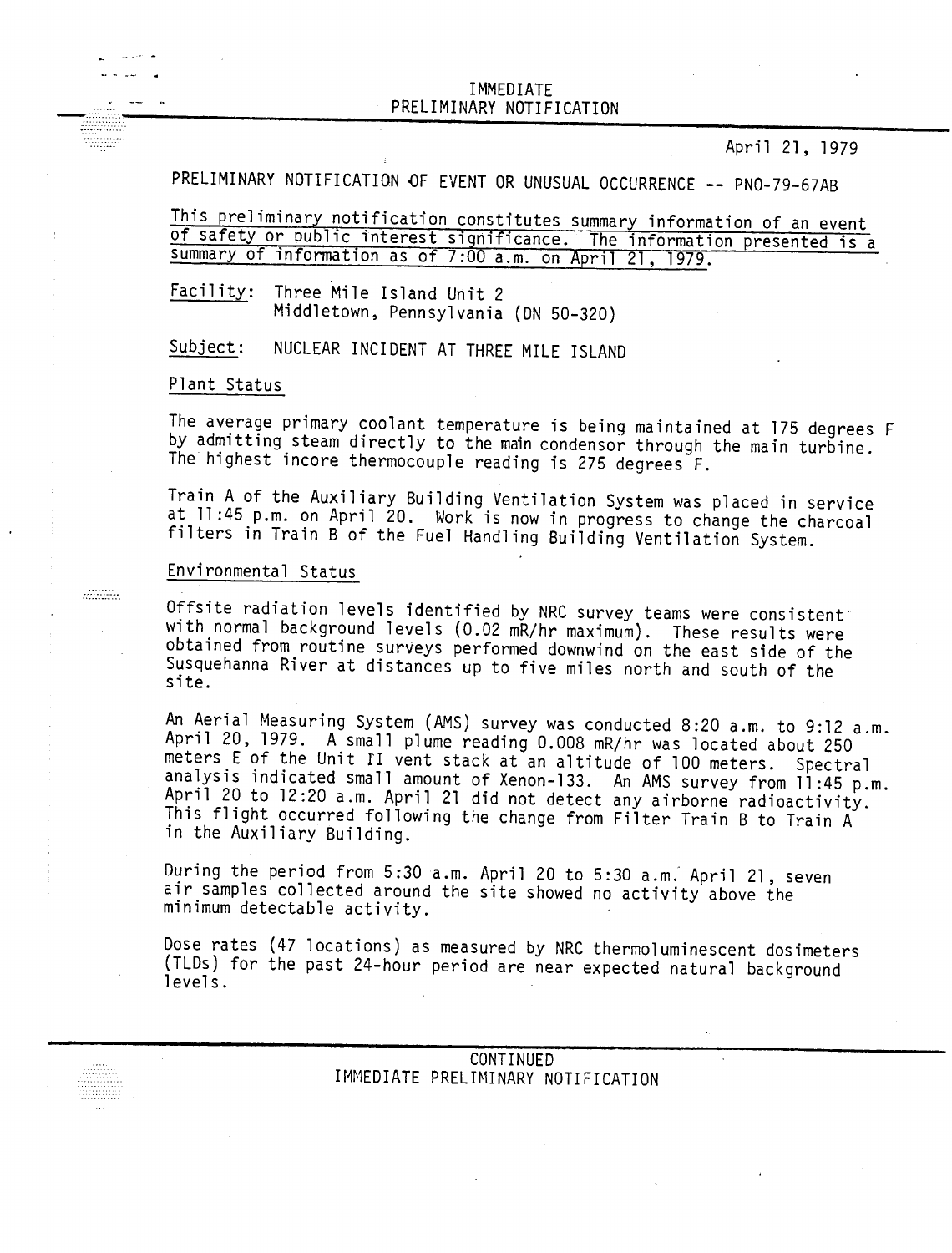Page 2 , . . . . .<br>——————

 $\ldots$ 

 $\frac{1}{2}$ 

April 21, 1979 PNO-79-67AB

Iodine concentrations measured in the Unit 2 ventilation stack since PNO-79-67AA (April 20, 1979) are:

| Time                                                                                                                                                       |                                                                                                                                                                                                                  | "Activity (uCi/cc)                                                                                                                                                                                           |
|------------------------------------------------------------------------------------------------------------------------------------------------------------|------------------------------------------------------------------------------------------------------------------------------------------------------------------------------------------------------------------|--------------------------------------------------------------------------------------------------------------------------------------------------------------------------------------------------------------|
| 4/20<br>0351]<br>4/20<br>(0820)<br>4/20<br>1105<br>4/20<br>(1300)<br>4/20<br>(1621)<br>4/20<br>2023)<br>4/20<br>(2208)<br>4/20<br>(2249)<br>4/21<br>(0317) | 4/20<br>(0820)<br>4/20<br>(1105)<br>$\overline{\phantom{0}}$<br>4/20<br>(1300)<br>4/20<br>(1621)<br>$\blacksquare$<br>4/20<br>(2019)<br>-<br>4/20<br>(2204)<br>4/20<br>2249)<br>4/21<br>(0317)<br>4/21<br>(0402) | $2.0 \times 10^{-7}$<br>$1.9 \times 10^{-7}$<br>$2.8 \times 10^{-7}$<br>Not Analyzed<br>$1.8 \times 10^{-7}$<br>$2.3 \times 10^{-7}$<br>$3.0 \times 10^{-7}$<br>$1.1 \times 10^{-7}$<br>$7.6 \times 10^{-8}$ |

The NRC took the daily air sample near the observation center starting at  $100$  p m cm and  $100$ 4:00 p.m. on April 19 and ending at 4:00 p.m. on April 20. Analysis of this sample indicated that the concentration of Iodine-131 during the 24-hour period averaged less than 1.0 x 10-12 microcuries per cubic centimeter (less than 1.0 picocuries per cubic meter).

EPA reported that of the air samples collected at 31 sampling locations on April 15 and 16 only nine showed Iodine-131 above the minimum detectable activity (MDA). The highest sample result was 2.3 x 10-12 microcuries per cubic centimeter (2.3 picocuries per cubic meter) for a sample collected April 15, 2.9 miles SSW of the plant. All other positive values were less than 4.5 x 10-13 microcuries per cubic centimeter (0.45 picocuries per cubic meter).

EPA reported that water samples taken at the plant discharges to the river on April 18, 19 and 20 and at Brunner Island on April 16, 17 and 18 downstream showed no activity above the MDA.

EPA reported no milk samples collected on April 15 or 16 contained Iodine-131 above the MDA of 15 picocuries per liter. The Pennsylvania DER reported that one sample of milk collected on April 19 at Elizabethtown contained about 15 picocuries of Iodine-131 per liter. The licensee reported that a cow's milk sample collected on April 17 contained 3.7 picocuries per liter and a goat's milk sample collected on April 16 contained 3:3 picocuries per liter. The action level is 12,000 picocuries per liter, at which time animals would be taken off' pasture.

The Commonwealth of Pennsylvania has been informed of these results.

Contact: G. C. Gower, IE x27246 H. D. Thornburg, IE x28484

CONTINUED IMMEIDATE PRELIMINARY NOTIFICATION